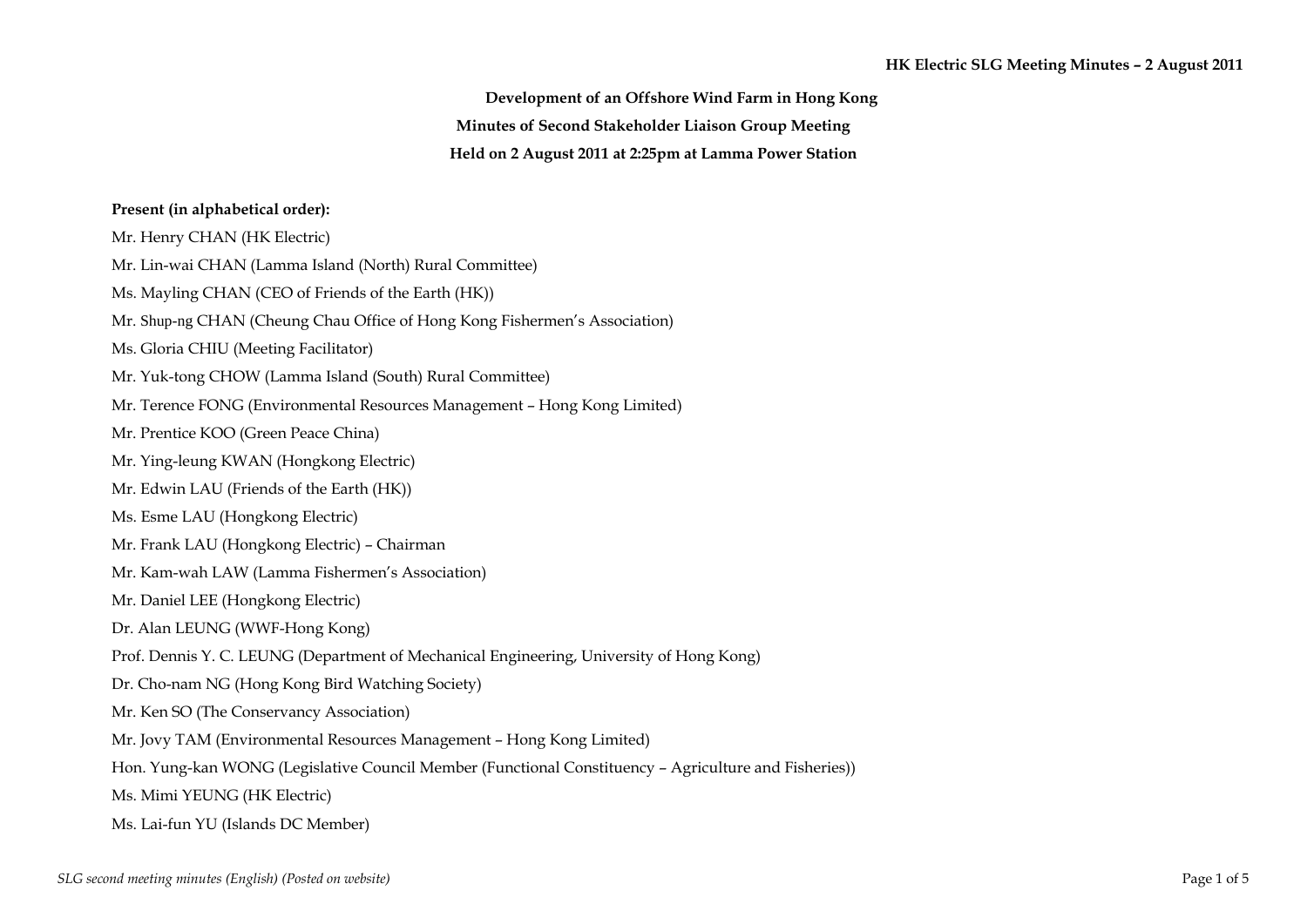## Mr. Chi-ming YUNG (Islands DC Member)

## **Absent with apologies:**

Dr. Luk-ki CHENG (Green Power)

Prof. Kit-po WONG (Department of Electrical Engineering, The Hong Kong Polytechnic University)

| Ref.<br>No. | Issue/Discussion                                                                                                                                                                                                                                                                                                                                                                                                                                                                                                                                                                                                                                                                                                                                                                                                 | Follow-up Actions &<br>Responsibilities                                                                                                                              |
|-------------|------------------------------------------------------------------------------------------------------------------------------------------------------------------------------------------------------------------------------------------------------------------------------------------------------------------------------------------------------------------------------------------------------------------------------------------------------------------------------------------------------------------------------------------------------------------------------------------------------------------------------------------------------------------------------------------------------------------------------------------------------------------------------------------------------------------|----------------------------------------------------------------------------------------------------------------------------------------------------------------------|
| 1.          | Chairman Mr. Frank LAU welcomed the Stakeholder Liaison Group (hereafter referred to as "SLG") members to attend the 2 <sup>nd</sup> SLG<br>meeting at Lamma Power Station.                                                                                                                                                                                                                                                                                                                                                                                                                                                                                                                                                                                                                                      |                                                                                                                                                                      |
|             | The Chairman stated that there were a total of 15 SLG members, thirteen (13) of which attended today's meeting. Prof. Kit-po<br>WONG (Department of Electrical Engineering, The Hong Kong Polytechnic University) and Dr. Luk-ki CHENG (Green Power) were<br>absent with apologies due to illness and works commitment respectively.                                                                                                                                                                                                                                                                                                                                                                                                                                                                             |                                                                                                                                                                      |
|             | The Chairman introduced the SLG members who attended the SLG meeting for the first time, including Prof. Dennis Y. C. LEUNG<br>(Department of Mechanical Engineering, University of Hong Kong), Mr. Prentice KOO (Green Peace China), Mr. Ken SO (The<br>Conservancy Association) and Mr. Kam-wah LAW (Lamma Fishermen's Association). Mr LAU also welcomed Ms. Mayling Chan<br>(CEO of Friends of the Earth (HK)) for her presence in the meeting.                                                                                                                                                                                                                                                                                                                                                              |                                                                                                                                                                      |
|             | Other attendees included Facilitator Ms. Gloria CHIU (GolinHarris), consultant representative Mr. Terence FONG (Environmental<br>Resources Management - Hong Kong Limited, hereafter referred to as 'ERM') and HK Electric representatives Mr. Ying-leung<br>KWAN, Mr. Daniel LEE, Ms. Mimi YEUNG and Ms. Esme LAU.                                                                                                                                                                                                                                                                                                                                                                                                                                                                                              |                                                                                                                                                                      |
| 2.          | The Facilitator briefly summarized the agenda and other relevant information of the meeting. She stated that HK Electric<br>representative Mr. Ying-leung KWAN would briefly introduce progress of the ongoing works of the "Development of an Offshore<br>Wind Farm in Hong Kong" (hereafter referred to as "the Project"). Mr. KWAN would also briefly describe the design of the Wind<br>Monitoring Station (hereafter referred to as "WMS"). Following the presentation would be a 10-minute Question and Answer<br>Session. She estimated that the meeting would be completed at around 2:55 pm. After the meeting, HK Electric would arrange a site<br>visit for the SLG members to the proposed location of the WMS. The Facilitator expected that the site visit would be completed at<br>round 4:05 pm. | Meeting minutes to be<br>circulated by Facilitator<br>among all SLG members<br>and agreed and posted on<br>HK Electric's website within<br>one month of SLG meeting. |
|             | The Facilitator clarified that the meeting was being taped only to assist in minute taking and the Chinese and English versions of the<br>meeting minutes would be uploaded to the website of HK Electric within a month. The taped contents of the meeting would be<br>destroyed after finalization of the meeting minutes. The Facilitator further stated that photos would be taken for record during the                                                                                                                                                                                                                                                                                                                                                                                                     |                                                                                                                                                                      |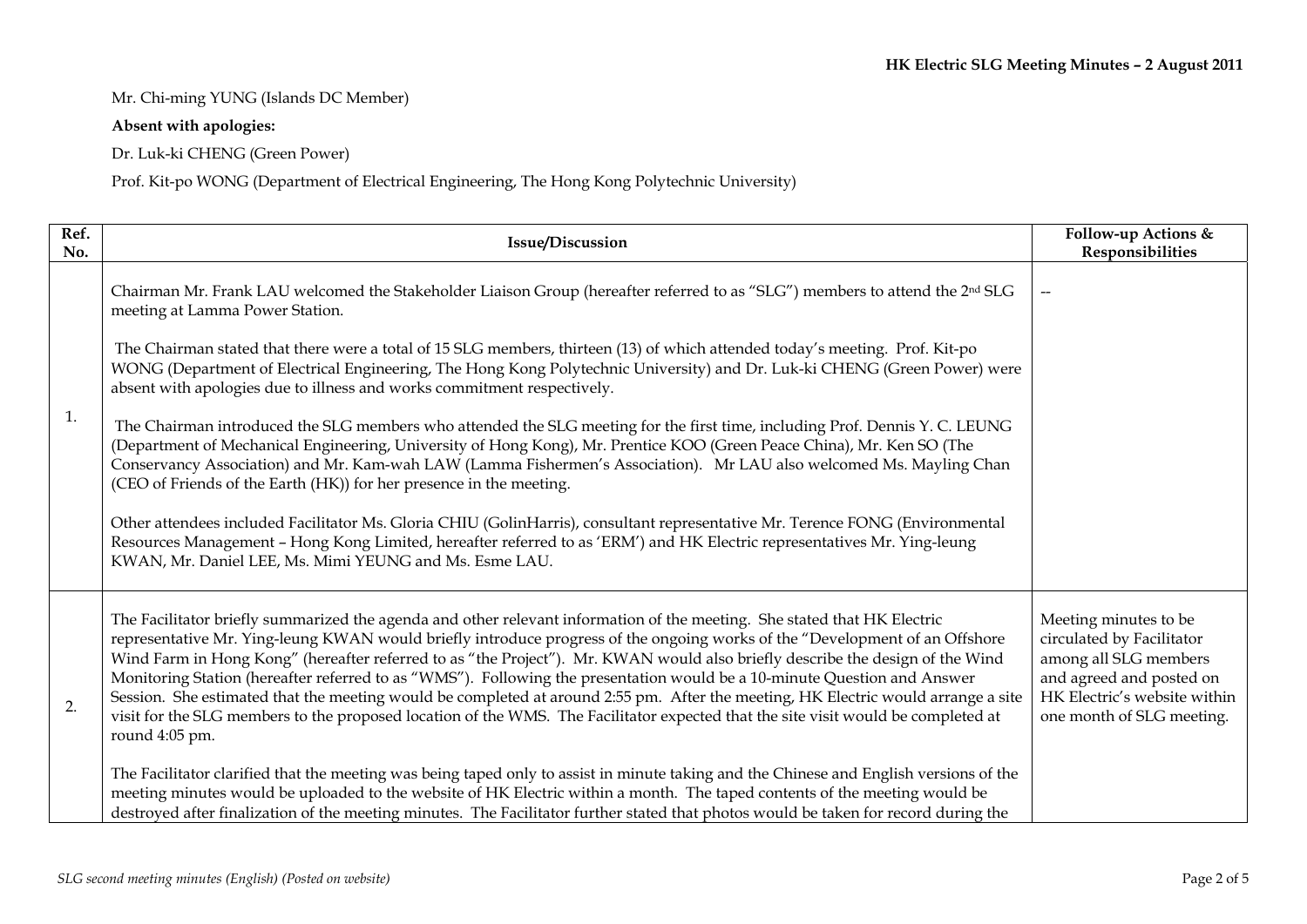| Ref.<br>No. | <b>Issue/Discussion</b>                                                                                                                                                                                                                                                                                                                                                                                                                                                                                                                                                                                                                                                                                                                                                                                                                                                                                                                                                                                                                                                                                                                                                                                                                                                                                                                                                                                                                                                                                                                                                                                                                      | Follow-up Actions &<br>Responsibilities                                                       |
|-------------|----------------------------------------------------------------------------------------------------------------------------------------------------------------------------------------------------------------------------------------------------------------------------------------------------------------------------------------------------------------------------------------------------------------------------------------------------------------------------------------------------------------------------------------------------------------------------------------------------------------------------------------------------------------------------------------------------------------------------------------------------------------------------------------------------------------------------------------------------------------------------------------------------------------------------------------------------------------------------------------------------------------------------------------------------------------------------------------------------------------------------------------------------------------------------------------------------------------------------------------------------------------------------------------------------------------------------------------------------------------------------------------------------------------------------------------------------------------------------------------------------------------------------------------------------------------------------------------------------------------------------------------------|-----------------------------------------------------------------------------------------------|
|             | meeting and the photos would also be published in internal newsletter of HK Electric.                                                                                                                                                                                                                                                                                                                                                                                                                                                                                                                                                                                                                                                                                                                                                                                                                                                                                                                                                                                                                                                                                                                                                                                                                                                                                                                                                                                                                                                                                                                                                        |                                                                                               |
| 3.          | Mr. Ying-leung KWAN of HK Electric briefly presented the progress of the ongoing works of the Project, described the design of the<br>WMS and the environmental monitoring measures.                                                                                                                                                                                                                                                                                                                                                                                                                                                                                                                                                                                                                                                                                                                                                                                                                                                                                                                                                                                                                                                                                                                                                                                                                                                                                                                                                                                                                                                         | $\overline{\phantom{a}}$                                                                      |
| 4.          | The Facilitator invited members for questions concerning the project afterwards.                                                                                                                                                                                                                                                                                                                                                                                                                                                                                                                                                                                                                                                                                                                                                                                                                                                                                                                                                                                                                                                                                                                                                                                                                                                                                                                                                                                                                                                                                                                                                             |                                                                                               |
| 5.          | A SLG member asked several questions regarding the environmental monitoring measures: including the environmental monitoring<br>frequency for water quality, noise, marine mammal and sea turtle; whether water quality and noise would be monitored 24-hours or<br>at regular frequency; whether environmental monitoring data could be made available to SLG members.<br>ERM replied that the environmental monitoring measures related to the WMS were not requirements under the Environmental<br>Permit of the Project (Environmental Permit No. EP-394/2010). The Environmental Permit primarily required such environmental<br>monitoring measures for the construction of the wind turbines. As such, environmental monitoring measures related to the WMS<br>were additional measures implemented by HK Electric.<br>ERM stated that during marine piling works, water quality monitoring would be conducted for three times per week accordingly to<br>standard environmental monitoring practice. The water quality monitoring would be undertaken at mid-flood and mid-ebb tides,<br>during which environmental monitoring data would be acquired from the sea surface, at the mid-depth and 1 m above the seabed.<br>For noise monitoring, it would be undertaken during daylight hours when marine piling works would be conducted. Noise at the<br>two monitoring stations at Cheung Chau and Lo So Sing Beach would be monitored. Marine mammal and sea turtle monitoring<br>would be carried out at the same time during marine piling works at daylight hours, and would continue until the completion of<br>piling works. |                                                                                               |
|             | HK Electric supplemented that the environmental monitoring measures for the WMS were on volunteer basis and thus would not be<br>reported in the environmental monitoring and audit reports. However, HK Electric would consider uploading the monitoring<br>results to the website.                                                                                                                                                                                                                                                                                                                                                                                                                                                                                                                                                                                                                                                                                                                                                                                                                                                                                                                                                                                                                                                                                                                                                                                                                                                                                                                                                         | The Chairman agreed to<br>consider for uploading the<br>monitoring results to the<br>website. |
| 6.          | A SLG member questioned the accuracy of the LIDAR system in comparison with traditional wind monitoring mast as the wind<br>monitoring system. He also questioned whether the system would be affected by lightning strike.                                                                                                                                                                                                                                                                                                                                                                                                                                                                                                                                                                                                                                                                                                                                                                                                                                                                                                                                                                                                                                                                                                                                                                                                                                                                                                                                                                                                                  |                                                                                               |
|             | HK Electric replied that there were available data in Europe showing that accuracy of the LIDAR system was similar to that of                                                                                                                                                                                                                                                                                                                                                                                                                                                                                                                                                                                                                                                                                                                                                                                                                                                                                                                                                                                                                                                                                                                                                                                                                                                                                                                                                                                                                                                                                                                |                                                                                               |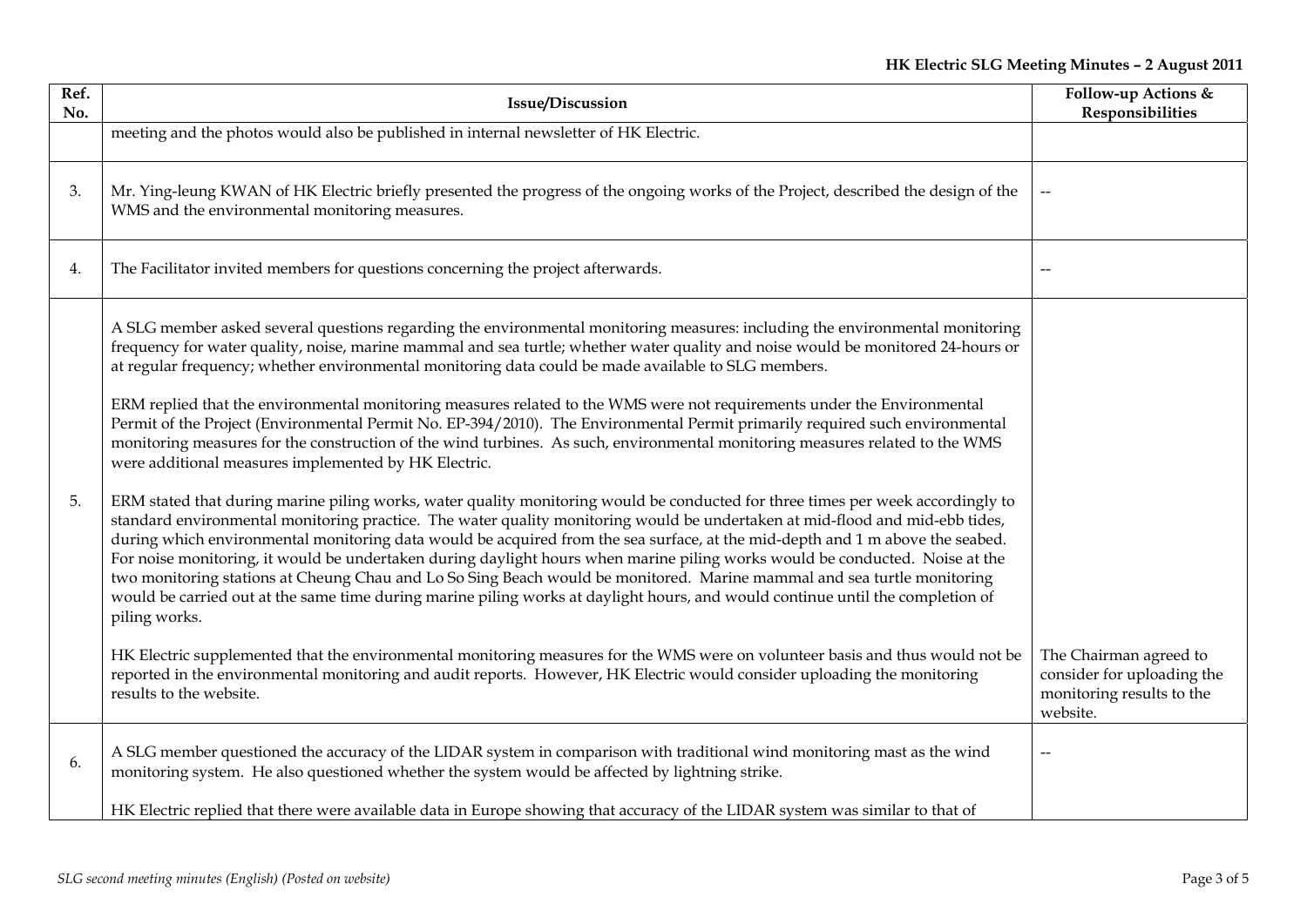| Ref.<br>No. | <b>Issue/Discussion</b>                                                                                                                                                                                                                                                                                                                                                                                                                                                                                                                                                       | Follow-up Actions &<br>Responsibilities |
|-------------|-------------------------------------------------------------------------------------------------------------------------------------------------------------------------------------------------------------------------------------------------------------------------------------------------------------------------------------------------------------------------------------------------------------------------------------------------------------------------------------------------------------------------------------------------------------------------------|-----------------------------------------|
|             | traditional wind monitoring mast. The wind farm industry generally accepted the use of data collected by LIDAR systems. He<br>added that the WMS would be designed to avoid impact from lighting strike. HK Electric also emphasized the data collected would<br>be used for the design of the wind turbines.                                                                                                                                                                                                                                                                 |                                         |
|             | The Chairman supplemented that the LIDAR technique had recently been widely used for wind monitoring. Those major<br>certification organizations in Europe such as DNV had accepted to verify data collected by LIDAR systems for the purpose of wind<br>turbine design. As such Europe had considerable experience in the use of the LIDAR systems.                                                                                                                                                                                                                          |                                         |
| 7.          | A SLG member asked whether the design of the wind farm would only use the one-year collected data or previous wind data for the<br>past five or ten years would be supplemented. He pointed out that the use of one-year data seemed inadequate. He also asked<br>whether the wind monitoring data would be used to verify the wind flow model and calculated the wind data for the past ten years<br>for design of the Project.                                                                                                                                              | $\overline{\phantom{m}}$                |
|             | HK Electric replied that several consultants had been commissioned prior to the construction of the WMS to predict the wind<br>resource for the Project by employing wind flow modelling. Past ten years data from Cheung Chau and Waglan were applied in the<br>model for predictions. After collection of the wind resource data from the WMS, the consultant would use reference data collected<br>by the Hong Kong Observatory to assess the wind resource of the proposed Project site.                                                                                  |                                         |
|             | A SLG member expressed his concerns on marine safety issues related to the presence of the WMS and asked whether fishing<br>operations by fishing vessels would be allowed in the future within the boundary of the offshore wind farm.                                                                                                                                                                                                                                                                                                                                       |                                         |
|             | The Chairman asked the SLG member whether his questioned was related to future wind farm operations.                                                                                                                                                                                                                                                                                                                                                                                                                                                                          |                                         |
| 8.          | The SLG member clarified that his query was related to marine traffic safety of vessels during the one-year operation of the WMS.<br>This included the measures to ensure navigational safety of vessels during dense fog. He pointed out that although the WMS would<br>be equipped with lighting system, it would be difficult to be seen under dense fog.                                                                                                                                                                                                                  |                                         |
|             | HK Electric explained that the WMS would be equipped with Fog Horn System in addition to the marine navigation lighting system.<br>When visibility dropped below to a range from 0.5 to 4 nautical miles, the system would emit sound signal to alert nearby vessels of<br>the presence of the WMS. HK Electric stated that the system was established based on overseas standard and thus believed the<br>WMS would not cause impacts to vessel navigation. In addition, HK Electric would make arrangement to carry out 24-hour<br>surveillance in the vicinity of the WMS. |                                         |
|             | The SLG member further questioned that under dense fog, the vessel may be closer to the WMS so how HK Electric could avoid<br>vessels approaching the WMS.                                                                                                                                                                                                                                                                                                                                                                                                                    |                                         |